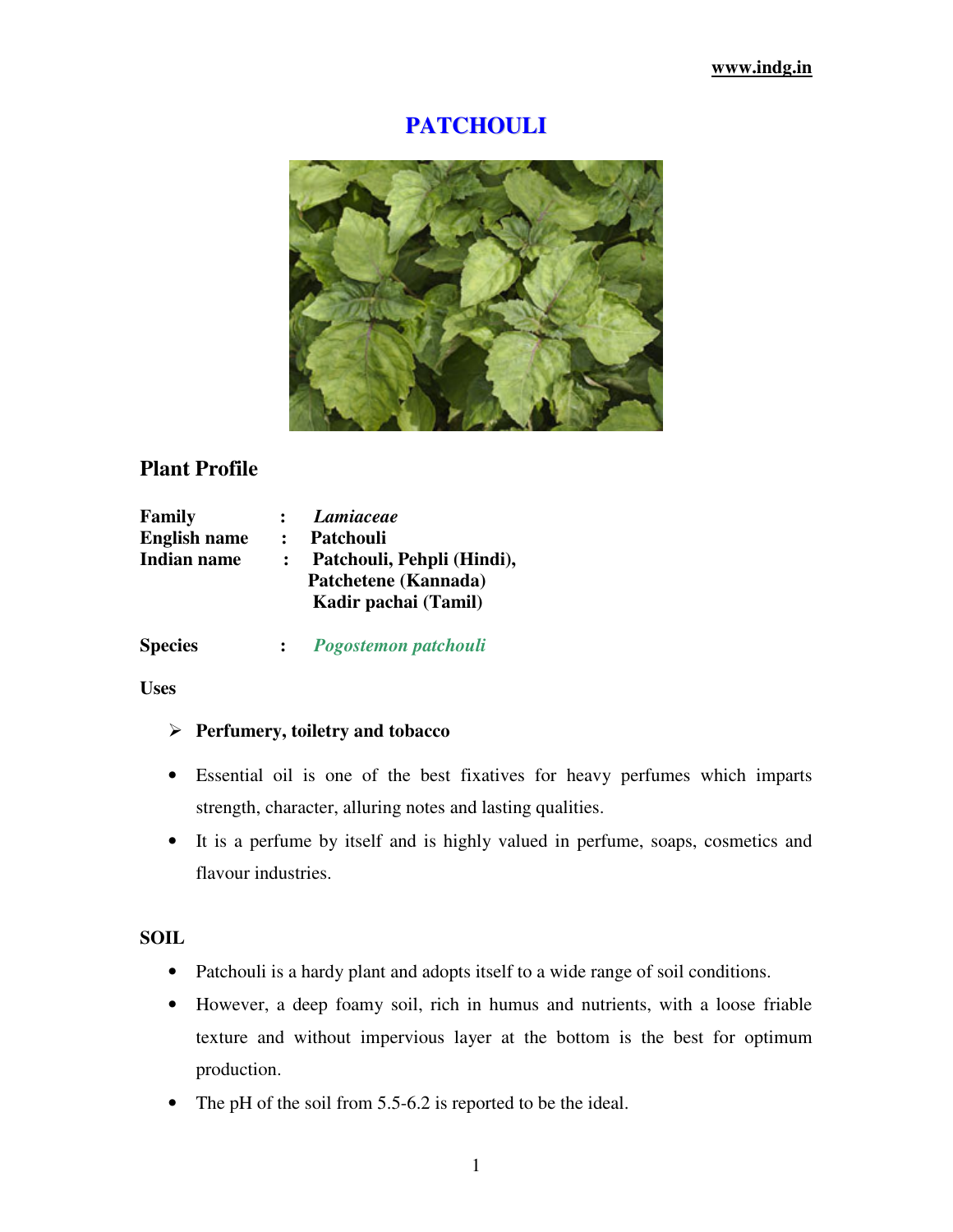## **CLIMATE**

- Patchouli prefers warm and humid climate. The crop can be grown successfully on a fairly heavy and evenly distributed rainfall ranging from 150-300 cm per annum.
- The crop grows well under irrigation in less rainfall areas.
- A temperature of  $24{\text -}28^{\circ}\text{C}$  and an average atmospheric humidity of 75 per cent are reported to be deal.
- It grows successfully upto an altitude of 800 to 1000 m above sea level.

## **VARIETIES**

 $\triangleright$  Johore, Singapore and Indonesia are commonly cultivated. Out of these the first one yields the quality oil whereas the other two give high yield of oil.

#### **INPUTS**

| Sl.No. | <b>Materials</b> |          | Per acre | Per hectare |
|--------|------------------|----------|----------|-------------|
|        | No.of plants     |          | 10,000   | 25,000      |
| 2.     | Farm Yard Manure |          |          | 12          |
| 3.     | Fertilizers (kg) | N        | 60       | 150         |
|        |                  | $P_2O_5$ | 20       | 50          |
|        |                  | $K_2O$   | 20       | 50          |

# **CULTIVATION**

### **Propagation**

- Patchouli is propagated by stem cuttings with 4-5 nodes and about 15-20 cm length.
- The first 2-3 pairs of leaves of the cuttings are carefully removed and planted in the nursery beds at a spacing of 2-3 cm apart.
- They are then hand watered and provided with shade.
- They root in about 4-5 weeks and in about 8-10 weeks they are ready for transplanting. Earthen pots and polythene bags can also be used for raising the nursery stock